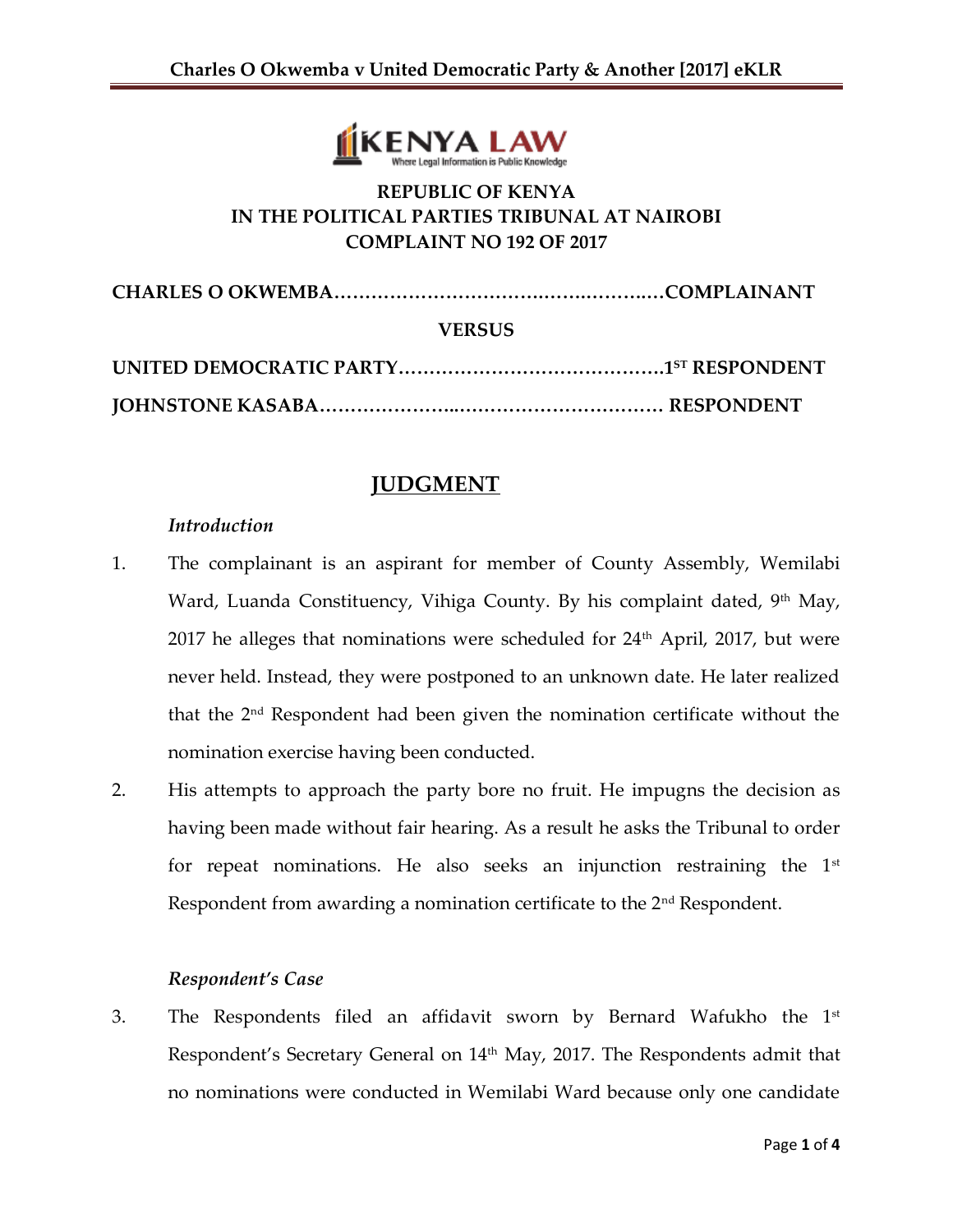met the qualifications stipulated in the party's constitution. In this regard, it is averred that the complainant did not fulfill requirements set out in the Party Nomination Rules and the IEBC Rules within the stipulated time.

- 4. As a result, the party had only one candidate who did not comply hence there was no need to conduct nominations.
- 5. The deponent also avers that the complainant delivered some of his documents belatedly on  $26<sup>th</sup>$  April, 2017, while the party had set the deadline on  $18<sup>th</sup>$  April, 2017. It was also averred that the complainant had not recruited 500 members to the party as required by party rules. It was further alleged that the complainant had not paid up his party life membership fees.

#### *Analysis*

*6.* This Tribunal will not, absent justifiable reasons, excuse a direct nomination where two or more candidates have been cleared to contest a party primary. In this regard, in *Complaint No 53 of 2017 Salah Yakub Farah v KANU National Elections Board & 2 others* we held that:

> **In view of the above, we hold that the Claimant having been cleared by the party had a legitimate expectation that the party would conduct primaries where he would get a fair chance to compete. We find that the 3rd Respondent violated the Claimant's legitimate expectation that nominations would conducted when it purported to undertake a direct nomination while there were at least two candidates for the position of Member of National Assembly, Fafi Constituency. Moreover, under Article 47(2) of the Constitution and section 4 of the Fair Administrative Action Act, 2015 the party was expected to**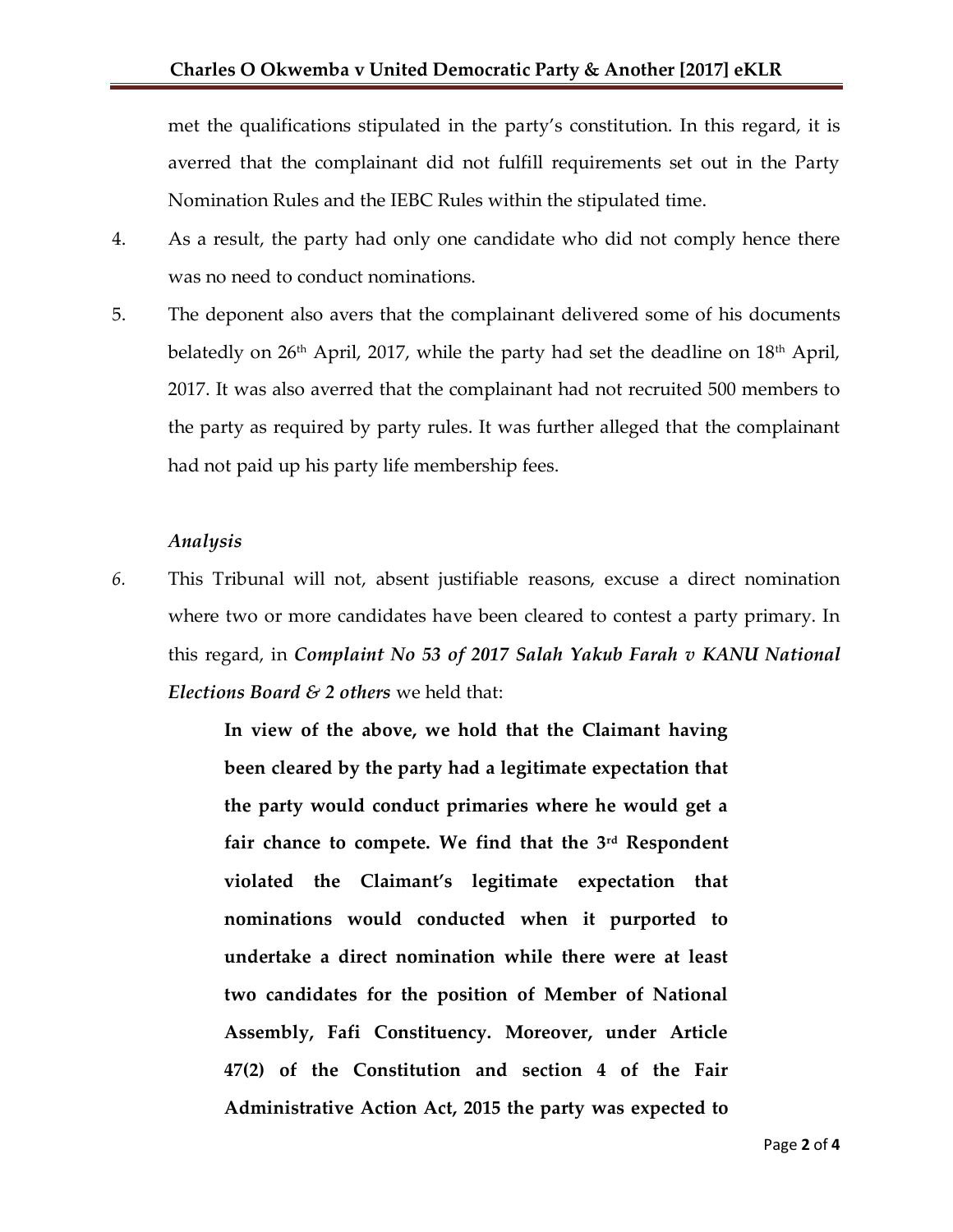# **inform the Claimant of the party's decision not to conduct any nomination exercise in Fafi Constituency.**

- 7. We hold that the Respondents could not undertake a direct nomination where there were two aspirants anticipating competitive nominations. We have also not found the requirement to recruit 500 members in section 8.1 of the Respondent's constitution.
- 8. We have also found no evidence that the Claimant was ever informed of any of the reasons the Respondents have put forward as justification for failure to conduct party primaries. In *Complaint 170 of 2017 Harrison Mburu Gatumbi v Jubilee Party & 20 others* we held as follows:

**The right to reasons is a constitutional right guaranteed in Article 47(2) and explicated by section 4(3) of the Fair Administrative Action Act, 2015. The Act requires that information on the nature of the administrative action together with prior and adequate reasons must be given to the person whose rights are affected. Reasons for decisions by political parties are not only a part of the principles of natural justice and fairness, but also enable an affected party member to know the possibility of and grounds for potential appeal to this Tribunal. Reasons also enable this Tribunal to have a better appreciation of the decision thus conduct a better appeal or review.** 

9. Further, having taken his application fees and not informed him otherwise, the Respondents created in the Claimant, a legitimate expectation that party primaries would be conducted. They violated that legitimate expectation by undertaking a direct nomination without informing the complainant of that decision.